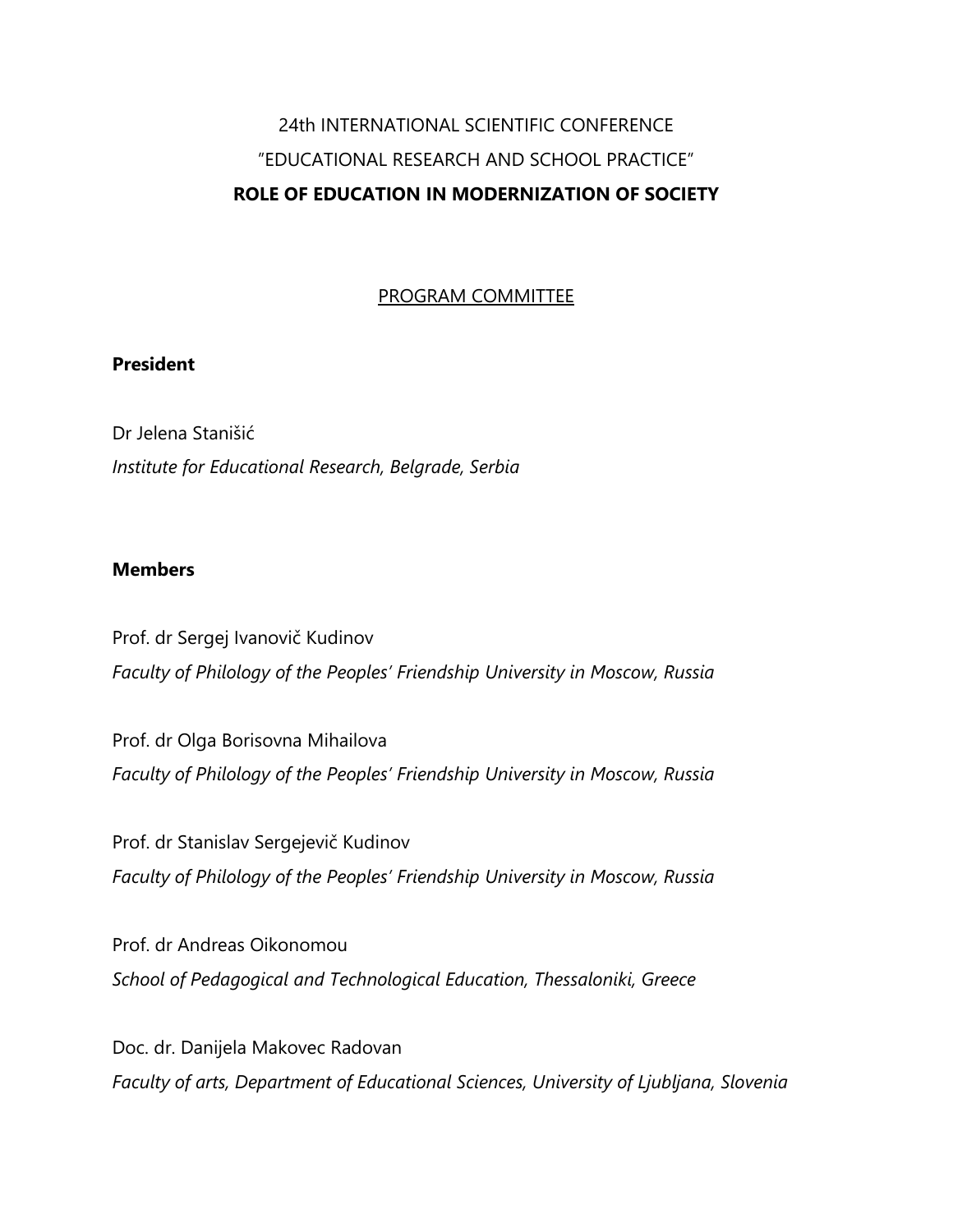Prof. dr Mile Srbinovski

*Institute for Environment and Health, South East European University, Tetovo, Republic of North Macedonia*

Prof. dr Katarina Todorović

*Faculty of Philosophy, Nikšić, University of Montenegro, Montenegro*

Prof. dr Nataša Vlah, *Faculty of Teacher Education, University of Rijeka, Croatia*

Prof. dr Gordana Miščević Kadijević *Teacher Education Faculty of the University of Belgrade, Serbia*

Dr Sofija Maračić *Teacher Education Faculty of the University of Belgrade, Serbia*

Dr Emilija Lazarević, *Institute for Educational Research, Belgrade, Serbia*

Dr Nikoleta Gutvajn, *Institute for Educational Research, Belgrade, Serbia*

Dr Snežana Mirkov *Institute for Educational Research, Belgrade, Serbia*

Dr Milja Vujačić *Institute for Educational Research, Belgrade, Serbia*

Dr Jelena Stevanović *Institute for Educational Research, Belgrade, Serbia*